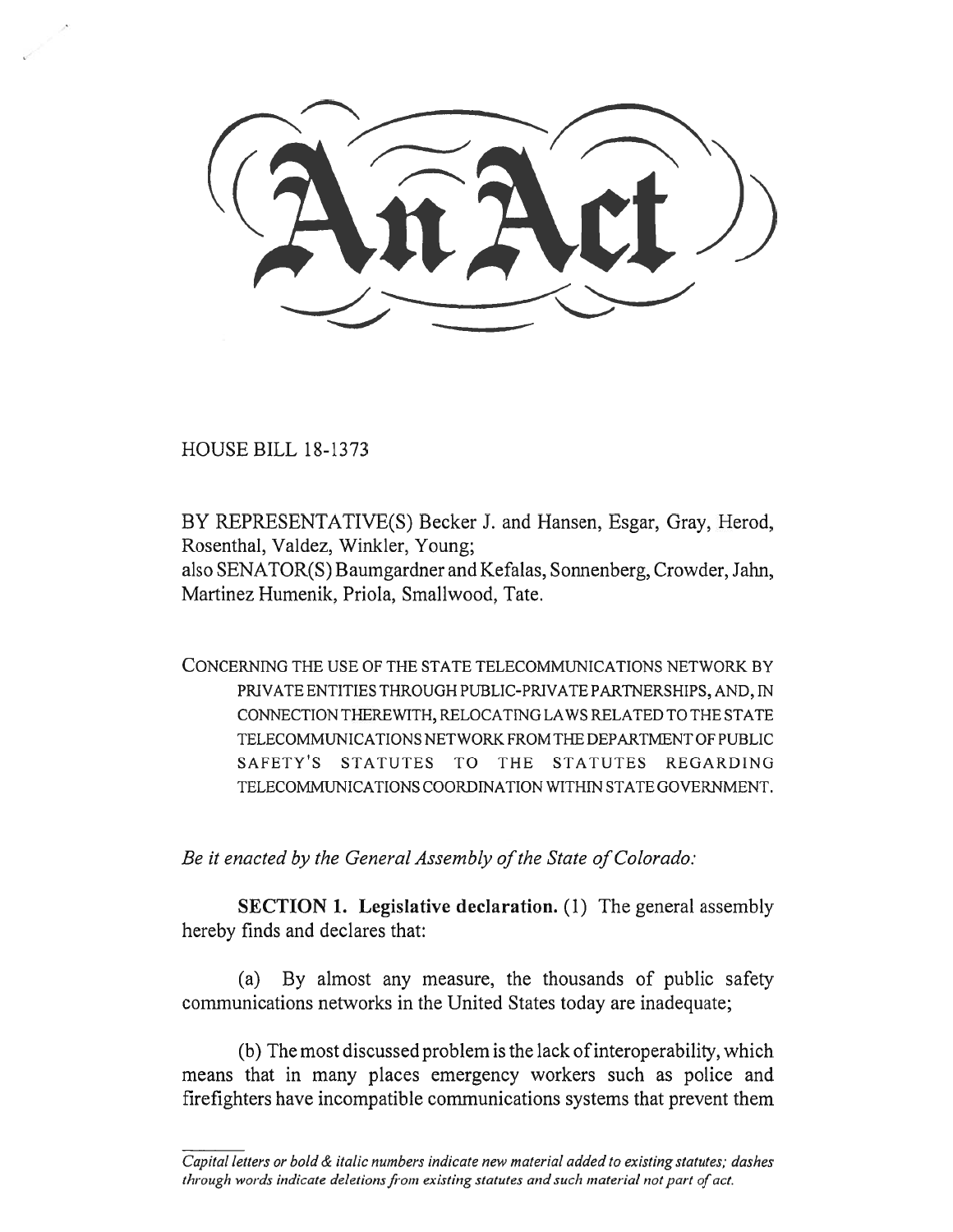from interacting with one another;

(c) Current public safety infrastructure is also unnecessarily expensive because all these independent and overlapping networks require an order of magnitude more towers than would otherwise be needed; and

(d) There is an opportunity to approach these problems by considering public-private partnerships, which the general assembly encourages the department of public safety to study and contemplate.

**SECTION 2.** In Colorado Revised Statutes, **amend with amended and relocated provisions** 24-37.5-501 as follows:

**24-37.5-501. Powers, duties, and functions concerning telecommunications.** (1) **[Formerly 24-33.5-223 (1)]** In order to more efficiently support the efforts of state departments, state institutions, state agencies, and law enforcement and public safety political subdivisions, and to better serve the public, there is authorized to be established a state telecommunications network, the construction, maintenance, and management of which shall be under the supervision of the state telecommunications director CHIEF INFORMATION OFFICER, IN CONSULTATION WITH THE CHIEF OF THE COLORADO STATE PATROL.

(2) The chief information officer shall appoint assistants, clerical staff, and other personnel as may be necessary to discharge the duties and responsibilities set forth by this part 5.

**SECTION 3.** In Colorado Revised Statutes, 24-37.5-502, **add with amended and relocated provisions** (4.5) as follows:

**24-37.5-502. Duties and responsibilities.** (4.5) **[Formerly 24-33.5-223** (2)] (a) The state telecommunications director CHIEF INFORMATION OFFICER is authorized, SUBJECT TO THE BUDGET REQUEST REQUIREMENTS SET FORTH IN SECTIONS 2-3-208 AND 24-37-304 (1)(c.3) AND subject to appropriation by the general assembly, to purchase or lease any real estate, buildings, and property necessary to the operation or development of the telecommunications network, and to use any available facilities and telecommunications equipment of any state agency or institution, and, if necessary, to provide for the construction of the network.

PAGE 2-HOUSE BILL 18-1373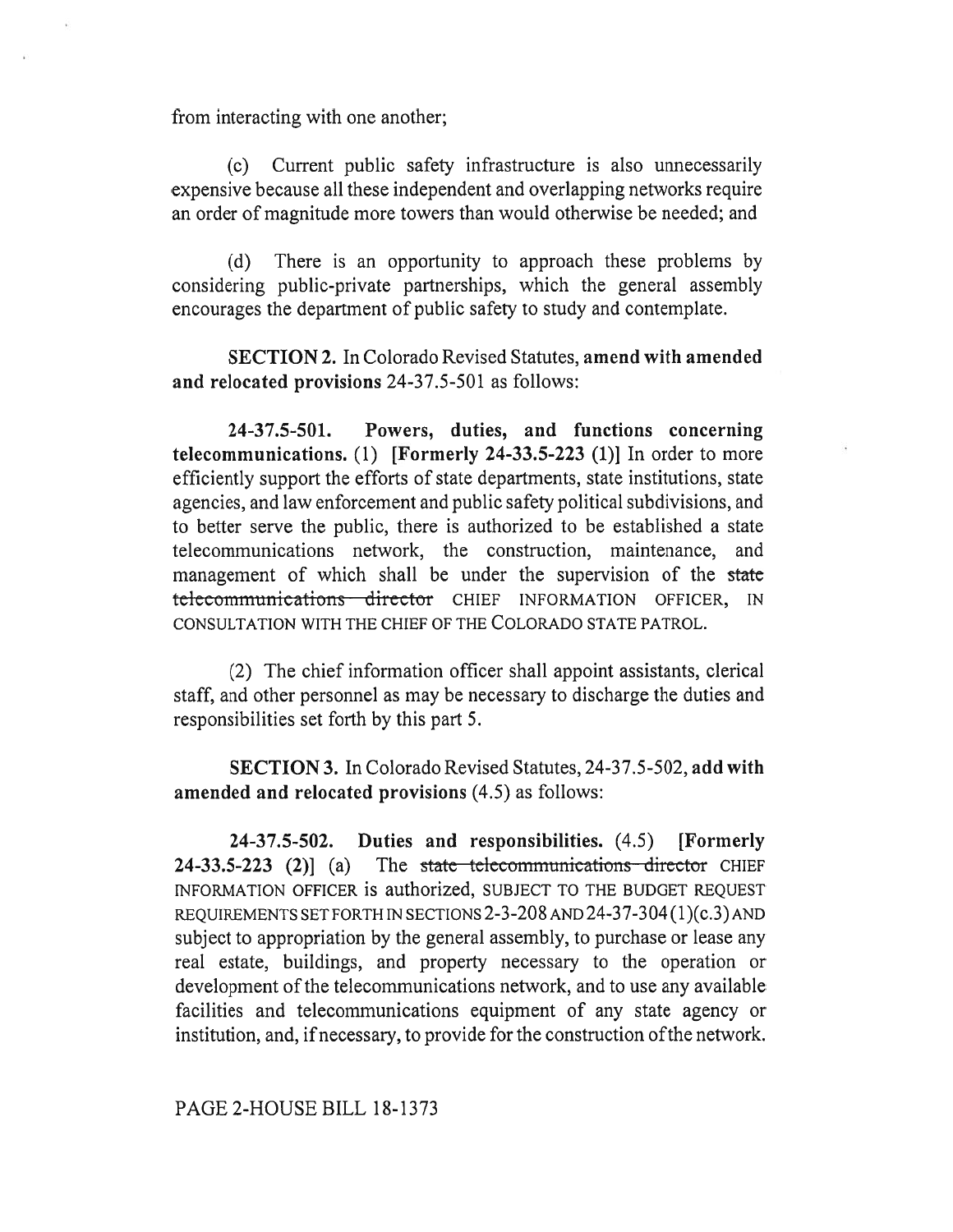(b) The facilities of the network shall be made available for the use of:

(I) State departments, state institutions, state agencies, and law enforcement and public safety political subdivisions of the state;

(II) Other local, state, and federal governmental entities or public safety-related nonprofit organizations that directly support any agency described in subparagraph  $(I)$  of this paragraph  $(b)$  SUBSECTION  $(4.5)(b)(I)$ OF THIS SECTION and that:

(A) May be requested to support the purposes expressed in section  $24 - 37.5 - 502$  (1)(c) and (1)(e) SUBSECTION (1)(c) AND (1)(e) OF THIS SECTION and aggregate telecommunications service requirements of any public office described in section 24-32-3001 (1)(h); or

(B) Make donations, grants, bequests, and other contributions to the public safety communications trust fund pursuant to section 24-37.5-506  $(2)(b)$ ; OR

(III) (A) PRIVATE ENTITIES THROUGH PUBLIC-PRIVATE PARTNERSHIPS CONSIDERED, EVALUATED, AND ACCEPTED BY THE CHIEF INFORMATION OFFICER; EXCEPT THAT ANY NEGOTIATED LEASE RATES MUST BE BASED ON LOCAL MARKET-BASED LEASE RATES IN THE AREA.

(B) LEASE REVENUES FROM PUBLIC-PRIVATE PARTNERSHIPS ENTERED INTO PURSUANT TO SUBSECTION  $(4.5)(b)(III)(A)$  OF THIS SECTION MUST BE CREDITED AS FOLLOWS: SEVENTY-FIVE PERCENT TO THE PUBLIC SAFETY COMMUNICATIONS TRUST FUND FOR IMPROVEMENTS TO THE STATE TELECOMMUNICATIONS NETWORK AND TWENTY-FIVE PERCENT TO THE PUBLIC SCHOOL CAPITAL CONSTRUCTION ASSISTANCE FUND CREATED IN SECTION 22-43.7-104 FOR TECHNOLOGY GRANTS ALLOWED IN SECTION 22-43.7-109 (13).

 $(c)$  Nothing in this section shall be construed to allow the state telecommunications director to purchase or lease any real estate, buildings, and property necessary to the operation or development of a teleconumunications -network for other than state departments, state institutions, state agencies, law enforcement and public safety political subdivisions, and the entities described in subparagraph (II) of paragraph

PAGE 3-HOUSE BILL 18-1373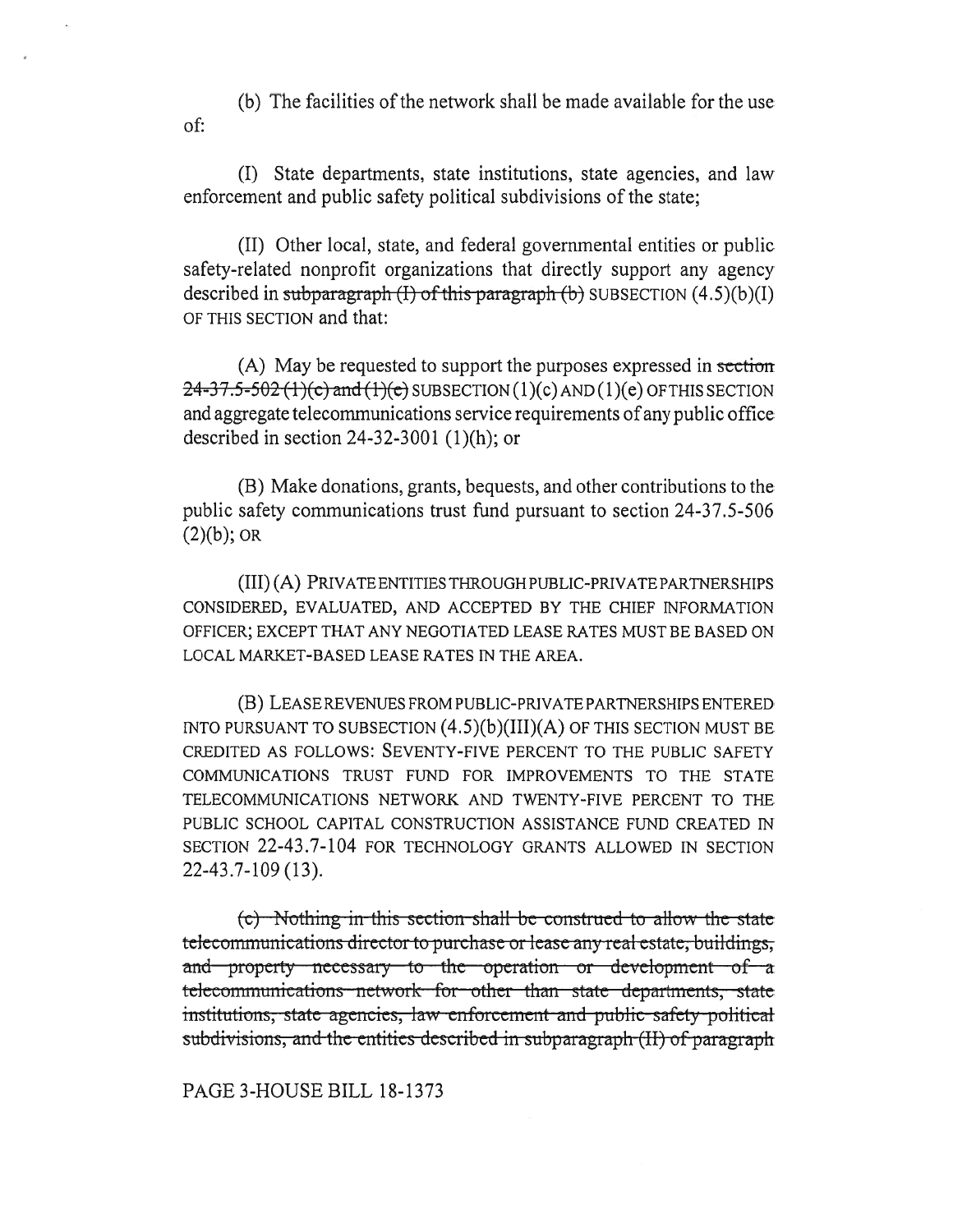$(b)$  of this subsection  $(2)$ , nor to allow for the resale and sharing of services.

**SECTION 4.** In Colorado Revised Statutes, 24-37.5-505, add with amended and relocated provisions (3) as follows:

24-37.5-505. Service charges - pricing policy. (3) [Formerly 24-33.5-223 (3)] All expenses of dispatchers and other necessary employees used in connection with the operation of the law enforcement radio system within the state telecommunications network shall be paid by The chief of the Colorado state patrol SHALL PAY ALL EXPENSES OF DISPATCHERS AND OTHER NECESSARY EMPLOYEES USED IN CONNECTION WITH THE OPERATION OF THE LAW ENFORCEMENT RADIO SYSTEM WITHIN THE STATE TELECOMMUNICATIONS NETWORK in the same manner as expenses of other employees of said patrol are paid.

**SECTION 5.** Repeal of relocated provisions in this act. In Colorado Revised Statutes, repeal 24-33.5-223.

**SECTION 6.** In Colorado Revised Statutes, 43-1-1202, amend  $(1)(a)(IV)$  as follows:

43-1-1202. Department powers - definition. (1) Notwithstanding any other law, the department may:

(a) Solicit and consider proposals, enter into agreements, grant benefits, and accept contributions for public-private initiatives pursuant to this part 12 concerning any of the following:

(IV) (A) Promotion of private investment in traffic operations centers, use of telecommunications, use of telecommuting to reduce transportation demand, conversion of defense technologies to civilian transportation uses, operational efficiency on urban and rural roads, and electronic payment for transportation services;

(B) FOR PURPOSES OF THIS SUBSECTION  $(1)(a)(IV),$ "TELECOMMUNICATIONS" DOES NOT MEAN THE STATE TELECOMMUNICATIONS NETWORK DESCRIBED IN PART 5 OF ARTICLE 37.5 OF TITLE 24.

**SECTION 7.** Act subject to petition - effective date. This act

PAGE 4-HOUSE BILL 18-1373